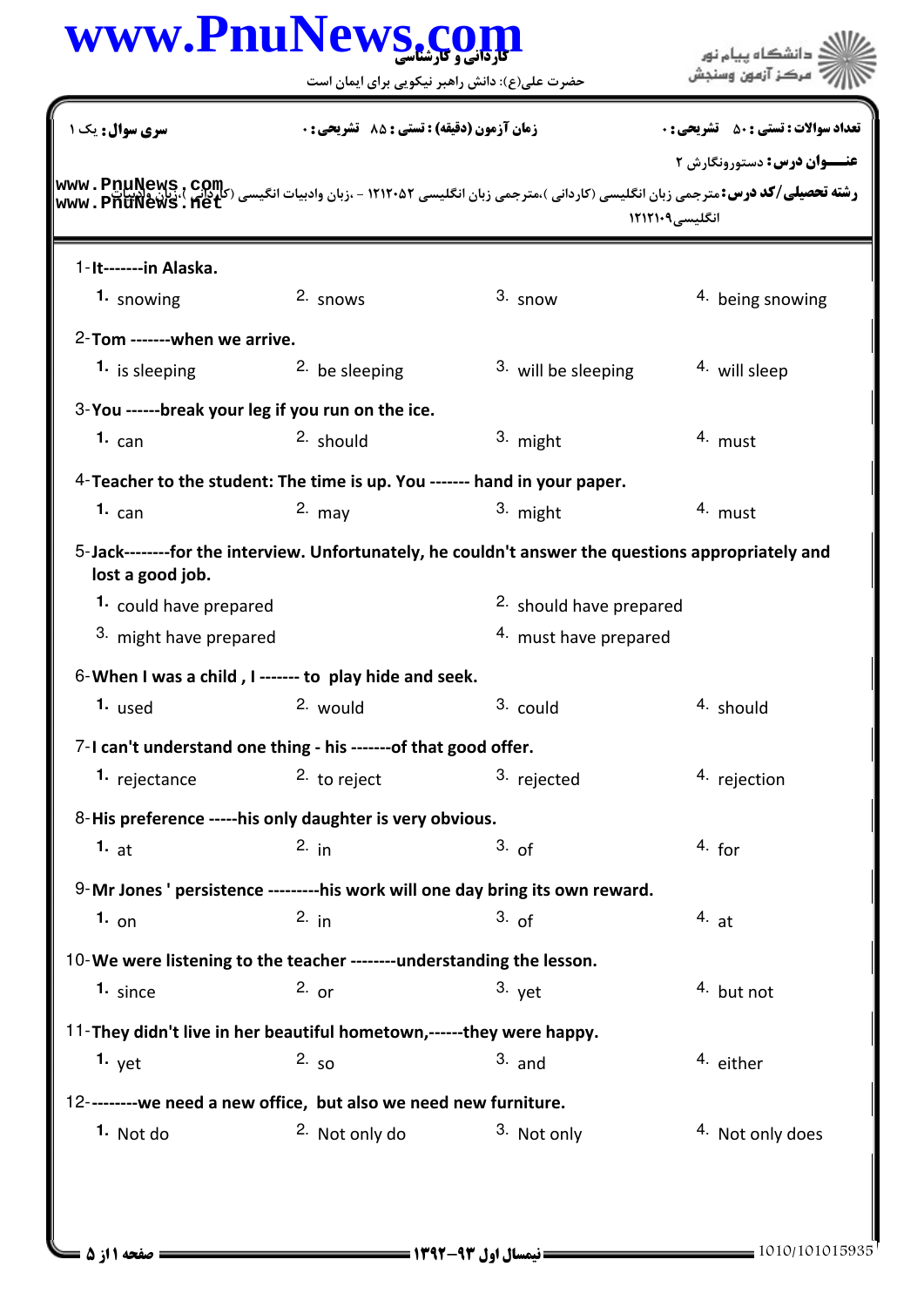|                                                              | www.PnuNews.com                                                                                     |                | دانشگاه پیام نور<br>مركز آزمون وسنجش                                                                                                                                                                                                                                       |
|--------------------------------------------------------------|-----------------------------------------------------------------------------------------------------|----------------|----------------------------------------------------------------------------------------------------------------------------------------------------------------------------------------------------------------------------------------------------------------------------|
|                                                              | حضرت علی(ع): دانش راهبر نیکویی برای ایمان است                                                       |                |                                                                                                                                                                                                                                                                            |
| <b>سری سوال :</b> یک ۱                                       | زمان آزمون (دقیقه) : تستی : 85 ٪ تشریحی : 0                                                         |                | <b>تعداد سوالات : تستي : 50 ٪ تشريحي : 0</b>                                                                                                                                                                                                                               |
|                                                              |                                                                                                     |                | <b>عنـــوان درس:</b> دستورونگارش ۲                                                                                                                                                                                                                                         |
|                                                              |                                                                                                     |                | <b>رشته تحصیلی/کد درس: مترجمی زبان انگلیسی (کاردانی )،مترجمی زبان انگلیسی ۱۲۱۲۰۵۲ - ،زبان وادبیات انگیسی (ک<mark>لوتونی)</mark><br/>مسجد از است<b>اده استان</b> مترجمی زبان انگلیسی (کاردانی )،مترجمی زبان انگلیسی ۱۲۱۲۰۵۲ - ،زبان وادبیات انگیسی (</b><br>انگلیسی ۱۲۱۲۱۰۹ |
| different things.                                            | 13- The hospital needs to improve soon. The patients,--------, will start to complain about so many |                |                                                                                                                                                                                                                                                                            |
| 1. in addition                                               | <sup>2</sup> therefore                                                                              | 3. otherwise   | 4. moreover                                                                                                                                                                                                                                                                |
|                                                              | 14-Jeff said he ---------go to the party tomorrow.                                                  |                |                                                                                                                                                                                                                                                                            |
| 1. $might$                                                   | $2.$ may                                                                                            | $3.$ can       | <sup>4.</sup> might have                                                                                                                                                                                                                                                   |
| 15-He asked ------ I had voted for him or not.               |                                                                                                     |                |                                                                                                                                                                                                                                                                            |
| 1. which                                                     | 2. where                                                                                            | 3. whether     | 4. when                                                                                                                                                                                                                                                                    |
| 16-He asked ---- I lived in Ohio.                            |                                                                                                     |                |                                                                                                                                                                                                                                                                            |
| $1.$ could                                                   | 2. might                                                                                            | $3.$ may       | 4. where                                                                                                                                                                                                                                                                   |
| 17-A. "Don't sit down!" she said.<br>B. She-----to sit down. |                                                                                                     |                |                                                                                                                                                                                                                                                                            |
| $1.$ told not                                                | $2.$ said not                                                                                       | 3. told me not | <sup>4</sup> said me not                                                                                                                                                                                                                                                   |
|                                                              | 18-Tennis, -----he can't go without, is very strenous.                                              |                |                                                                                                                                                                                                                                                                            |
| 1. how much                                                  | 2. whether                                                                                          | 3. when        | 4. what                                                                                                                                                                                                                                                                    |
| 19-Please tell me how ------- the bus station.               |                                                                                                     |                |                                                                                                                                                                                                                                                                            |
| 1. to get to                                                 | 2. get to                                                                                           | $3.$ to get    | 4. getting                                                                                                                                                                                                                                                                 |
|                                                              | 20-The doctor advised that the child -----to school that day.                                       |                |                                                                                                                                                                                                                                                                            |
| 1. does not go                                               | 2. $not go$                                                                                         | $3.$ do not go | 4. not goes                                                                                                                                                                                                                                                                |
| 21-Which sentence is correct?                                |                                                                                                     |                |                                                                                                                                                                                                                                                                            |
|                                                              | 1. The senator who is from Arizona hopes to run for president.                                      |                |                                                                                                                                                                                                                                                                            |
|                                                              | <sup>2.</sup> The senator hopes to run for president who is from Arizona.                           |                |                                                                                                                                                                                                                                                                            |
|                                                              | 3. That ball by which they played was not standard.                                                 |                |                                                                                                                                                                                                                                                                            |
|                                                              | 4. His mother is a nurse whoever works in the local hospital.                                       |                |                                                                                                                                                                                                                                                                            |
| 22-That house, -------- has hole in, is very old.            |                                                                                                     |                |                                                                                                                                                                                                                                                                            |
| 1. of roof                                                   | $2.$ 's roof                                                                                        | 3. which roof  | 4. whose roof                                                                                                                                                                                                                                                              |
|                                                              |                                                                                                     |                |                                                                                                                                                                                                                                                                            |
|                                                              |                                                                                                     |                |                                                                                                                                                                                                                                                                            |
|                                                              |                                                                                                     |                |                                                                                                                                                                                                                                                                            |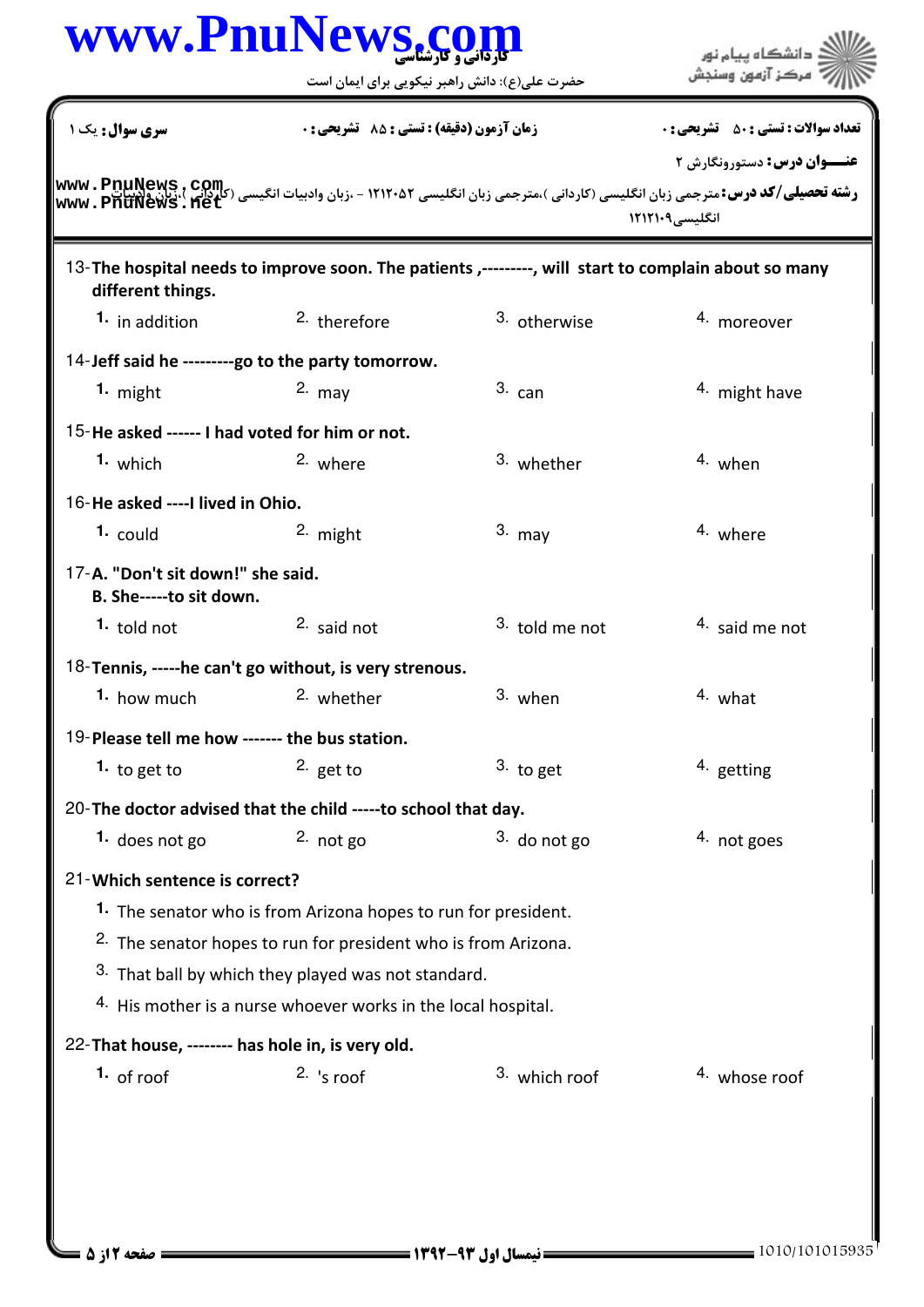

حضرت علي(ع): دانش راهبر نيكويي براي ايمان است

.<br>۽ دانشڪاه پيا<mark>ء نور</mark><br>' مرڪز آزمون وسنڊش

نعداد سوالات : تستي : ۵۰ تشريحي : . زمان آزمون (دقيقه) : تستي : ۸۵ تشريحي : . سري سوال : يک 1

**عنـــوان درس:** دستورونگارش ۲

**www . PnuNews , com**<br>ر**شته تحصیلی/کد درس:**مترجمی زبان انگلیسی (کاردانی )،مترجمی زبان انگلیسی ۱۲۱۲۰۵۲ - ،زبان وادبیات انگیسی (کاردانی )،زبان ولادبیات انگلیسی<sup>۹</sup>۰۱۲۱۲۱۰ **[www.PnuNews.net](http://pnunews.net)**

## 23- Which sentence is correct?

- 1. I am looking for the symphony that she bought it last week.
- <sup>2.</sup> You will like the classical records which she bought them in Vienna.
- 3. She is the friend whom I visited her last week.
- 4. Bob, whom I've just called, is a professional guitarist.

## Which sentence is correct? 24-

- The queen of England, who serves as a symbol of nobility and dignity is loved by the people. **1.**
- <sup>2.</sup> The queen of England who serves as a symbol of nobility and dignity is loved by the people.
- $3.$  The queen of England, who serves as a symbol of nobility and dignity, is loved by the people.
- $4.$  The queen of England who serves as a symbol of nobility and dignity, is loved by the people.

## 25-Which sentence is correct?

- John made high grades on his exams, made his parents happy. **1.**
- 2. John made high grades on his exams, which made his parents happy.
- $3.$  John made high grades on his exams, being made his parents happy.
- $4.$  John made high grades on his exams, that made his parents happy.

## 26-Which subordinator is different from others?

| 1. even if                                                         | 2. $if$      | 3. provided that                                                                                 | 4. whether---or not    |
|--------------------------------------------------------------------|--------------|--------------------------------------------------------------------------------------------------|------------------------|
| 27-I will never like the snow ------- I live.                      |              |                                                                                                  |                        |
| 1. $as$ if                                                         | $2.50$ that  | $3.$ as long as                                                                                  | 4. as                  |
| 28-As soon as Martina saw the fire, she-------the fire department. |              |                                                                                                  |                        |
| 1. was telephoning $\frac{2}{1}$ telephoned                        |              | 3. had telephoned                                                                                | 4. has telephoned      |
|                                                                    |              | 29-Yesterday while I was attending a sales meeting, Matthew -----on the company's annual report. |                        |
| 1. works                                                           |              | <sup>2.</sup> had been working                                                                   |                        |
| 3. was working                                                     |              | 4. has worked                                                                                    |                        |
| 30-1 will call you before I ------.                                |              |                                                                                                  |                        |
| 1. come over                                                       | 2. came over | <sup>3.</sup> has came                                                                           | <sup>4.</sup> had came |
| 31-We bought the ticket early ------we could get good seats.       |              |                                                                                                  |                        |
| 1. consequently                                                    | $2.$ , such  | $3.50$ that                                                                                      | <sup>4.</sup> moreover |
| صفحه 3 از 5 ـ                                                      |              | <b>: نیمسال اول ۹۳-۱۳۹۲ =</b>                                                                    |                        |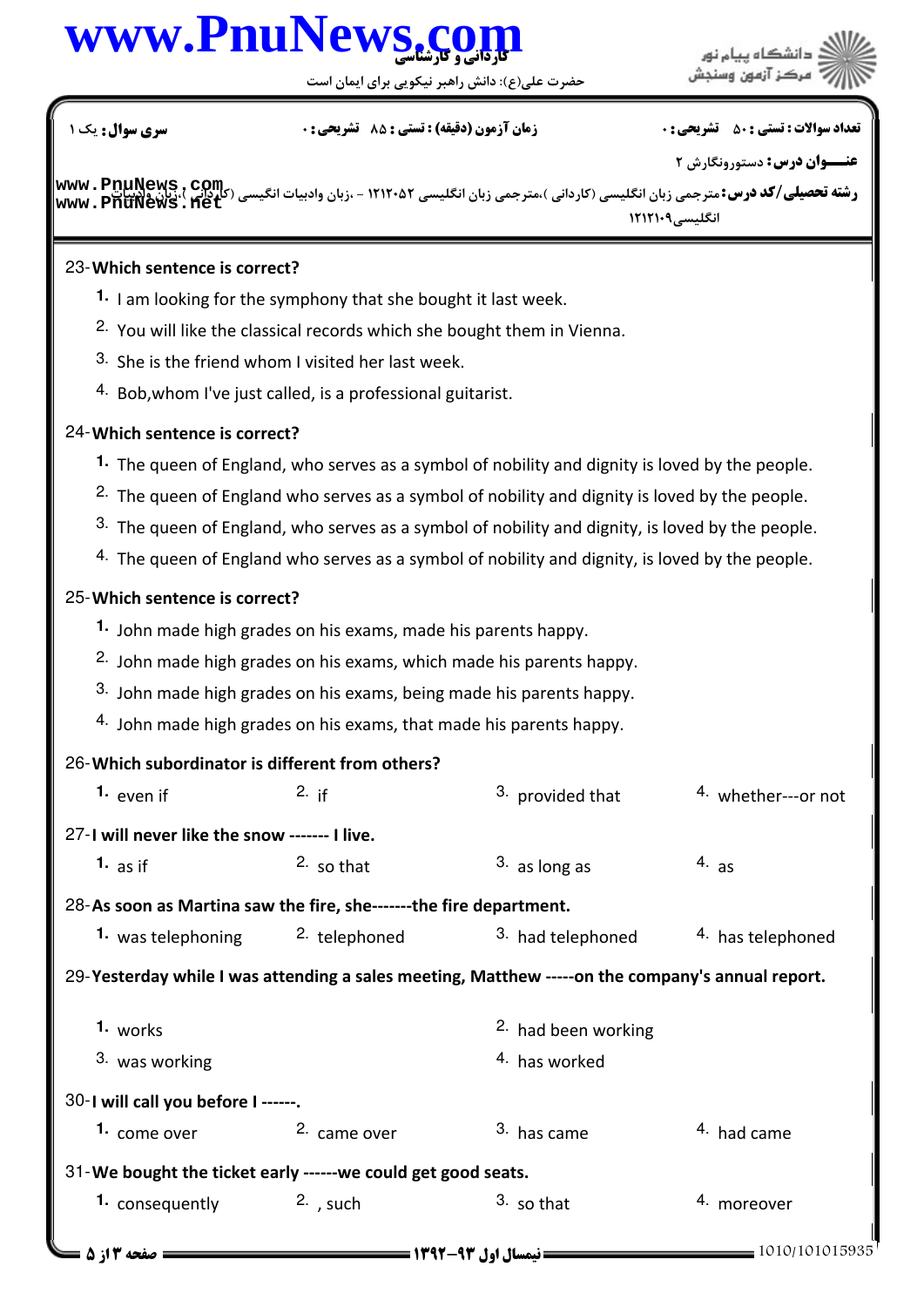| www.PnuNews.com                                                                                    |                                                           |                                  | دانشگاه پيام نور                                                                                                                                                                                                                                         |  |
|----------------------------------------------------------------------------------------------------|-----------------------------------------------------------|----------------------------------|----------------------------------------------------------------------------------------------------------------------------------------------------------------------------------------------------------------------------------------------------------|--|
|                                                                                                    | حضرت علی(ع): دانش راهبر نیکویی برای ایمان است             |                                  |                                                                                                                                                                                                                                                          |  |
| <b>سری سوال :</b> یک ۱                                                                             | <b>زمان آزمون (دقیقه) : تستی : 85 ٪ تشریحی : 0</b>        |                                  | <b>تعداد سوالات : تستي : 50 ٪ تشريحي : 0</b>                                                                                                                                                                                                             |  |
|                                                                                                    |                                                           |                                  | <b>عنـــوان درس:</b> دستورونگارش ۲                                                                                                                                                                                                                       |  |
|                                                                                                    |                                                           |                                  | <b>رشته تحصیلی/کد درس:</b> مترجمی زبان انگلیسی (کاردانی )،مترجمی زبان انگلیسی ۱۲۱۲۰۵۲ - ،زبان وادبیات انگیسی (کاردانی )<br>-----     اکترنیکی این کاردانی ) مترجمی زبان انگلیسی ۱۲۱۲۰۵۲ - ۱۳۱۴۰۵۰ - ۱۳۱۴۰ - ۱۳۰۰ میلادی این این این ای<br>انگلیسی۱۲۱۲۱۰۹ |  |
|                                                                                                    |                                                           |                                  |                                                                                                                                                                                                                                                          |  |
| 32----------- you are their commanding officer, you are responsible for the behavior of these men. |                                                           |                                  |                                                                                                                                                                                                                                                          |  |
| 1. As if                                                                                           | <sup>2.</sup> Even if                                     | 3. Providing that                | $4.$ In as much as                                                                                                                                                                                                                                       |  |
| 33-There was -------time to finish the exam that I gave up.                                        |                                                           |                                  |                                                                                                                                                                                                                                                          |  |
| 1. so much                                                                                         | $2.$ such a much                                          | 3. such a little                 | 4. so little                                                                                                                                                                                                                                             |  |
| 34-We'll be late-------------.                                                                     |                                                           |                                  |                                                                                                                                                                                                                                                          |  |
| 1. if not we will hurry.                                                                           |                                                           | 2. if we don't hurry.            |                                                                                                                                                                                                                                                          |  |
| 3. unless we will hurry.                                                                           |                                                           | 4. if we will hurry not.         |                                                                                                                                                                                                                                                          |  |
| 35-If he ------- call, tell him I'll be right back.                                                |                                                           |                                  |                                                                                                                                                                                                                                                          |  |
| 1. should                                                                                          | 2. could                                                  | 3. would                         | $4.$ might                                                                                                                                                                                                                                               |  |
| 36-I didn't know his address; otherwise I ------------ him.                                        |                                                           |                                  |                                                                                                                                                                                                                                                          |  |
| <sup>1.</sup> would write                                                                          |                                                           | <sup>2.</sup> had written        |                                                                                                                                                                                                                                                          |  |
| 3. have written                                                                                    |                                                           | <sup>4.</sup> would have written |                                                                                                                                                                                                                                                          |  |
| 37-------- to be brave, I simply smiled.                                                           |                                                           |                                  |                                                                                                                                                                                                                                                          |  |
| 1. To be wanting                                                                                   | 2. Wanting                                                | 3. To wanting                    | <sup>4</sup> Having wanting                                                                                                                                                                                                                              |  |
| 38-Which one is correct in formal English?                                                         |                                                           |                                  |                                                                                                                                                                                                                                                          |  |
|                                                                                                    | 1. I couldn't understand Norman coming late.              |                                  |                                                                                                                                                                                                                                                          |  |
|                                                                                                    | <sup>2.</sup> I couldn't understand Norman's coming late. |                                  |                                                                                                                                                                                                                                                          |  |
| 3. I couldn't understand he coming late.                                                           |                                                           |                                  |                                                                                                                                                                                                                                                          |  |
| <sup>4.</sup> I couldn't understand him coming late.                                               |                                                           |                                  |                                                                                                                                                                                                                                                          |  |
| 39-What are you you graeful to your parents-----?                                                  |                                                           |                                  |                                                                                                                                                                                                                                                          |  |
| 1. $at$                                                                                            | 2. of                                                     | $3.$ on                          | $4.$ for                                                                                                                                                                                                                                                 |  |
| 40-What are you good----?                                                                          |                                                           |                                  |                                                                                                                                                                                                                                                          |  |
| 1. $at$                                                                                            | 2. $in$                                                   | $3.$ on                          | 4. of                                                                                                                                                                                                                                                    |  |
| 41-It was difficult ------- new friends.                                                           |                                                           |                                  |                                                                                                                                                                                                                                                          |  |
| 1. for me to make                                                                                  | 2. for I to make                                          | 3. of me making                  | 4. at me to make                                                                                                                                                                                                                                         |  |
| 42-Bill and I were advised -------- a long vacation.                                               |                                                           |                                  |                                                                                                                                                                                                                                                          |  |
| $1.$ taked                                                                                         | <sup>2</sup> to have taken                                | 3. to take                       | <sup>4.</sup> taking                                                                                                                                                                                                                                     |  |
|                                                                                                    |                                                           |                                  |                                                                                                                                                                                                                                                          |  |